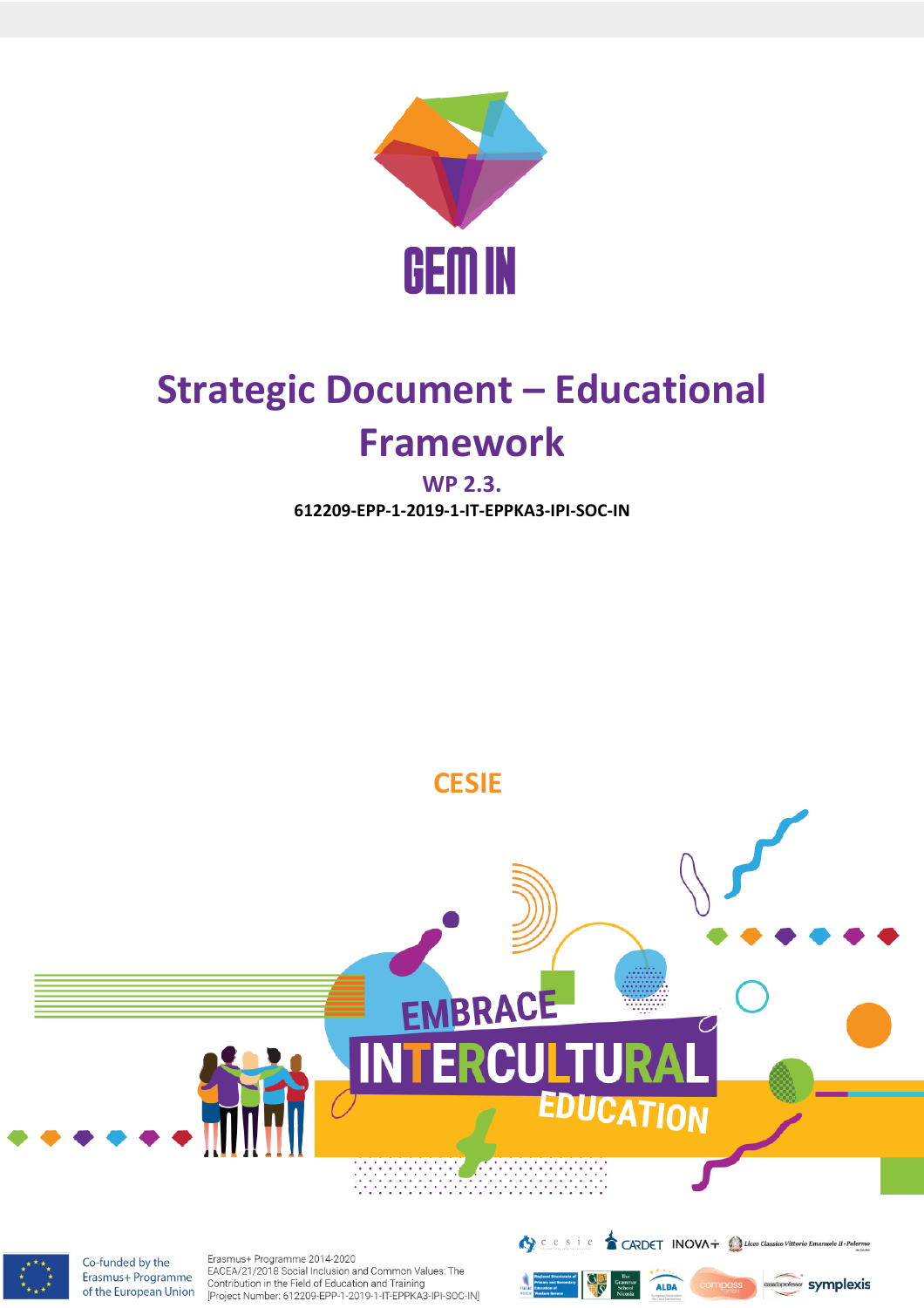C c c s i c CANDET INOVA + Q Liceo Classico Vittorio Emanuele II Palermo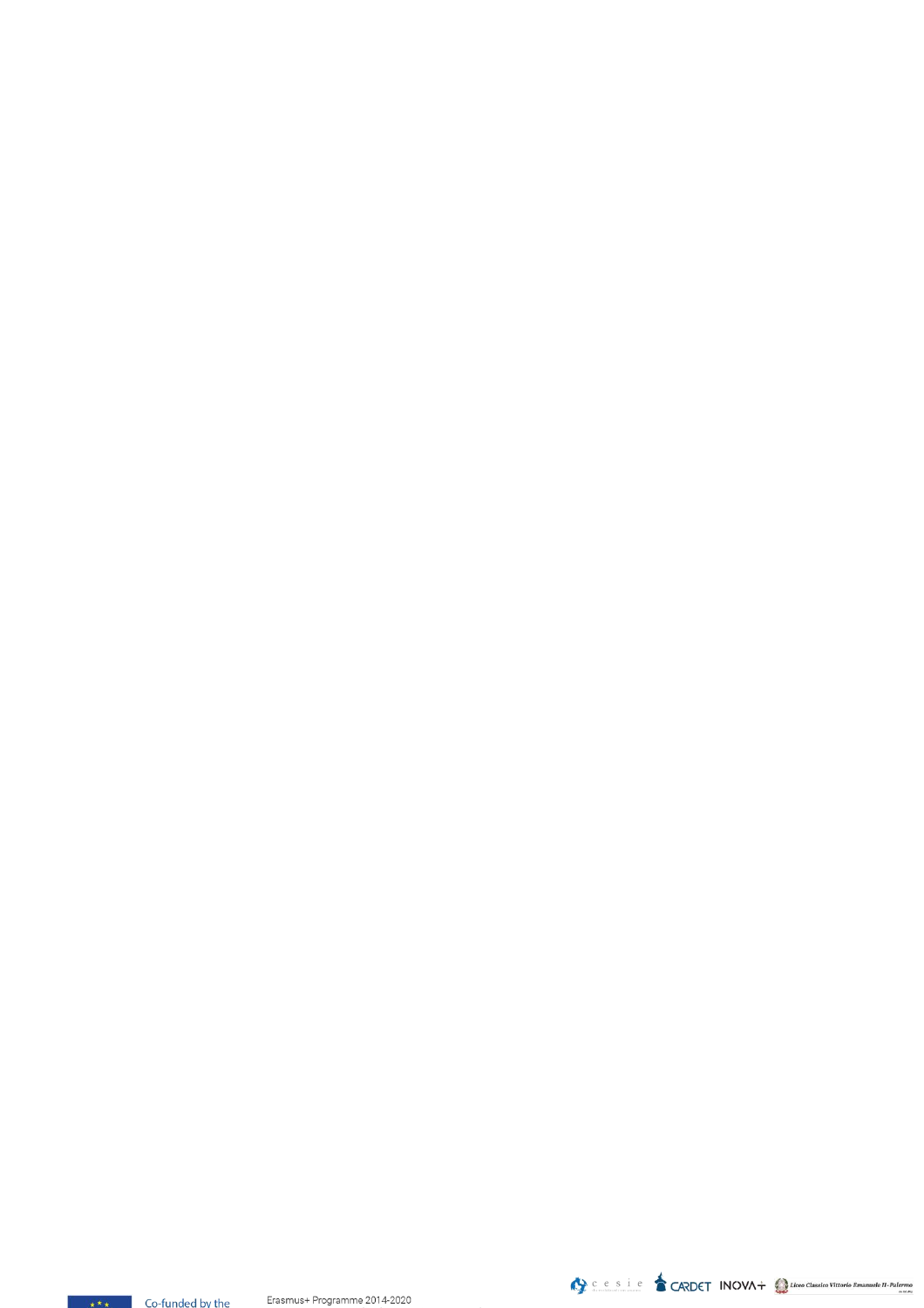## **Table of Contents**

| I) EU values, social and civic competences, fundamental rights, education to intercultural citizenship: how to        |
|-----------------------------------------------------------------------------------------------------------------------|
| rationale for selecting GEM good practice and effectiveness under quantitative and qualitative terms10<br>$\parallel$ |
| adaptation of the learning practice to new target groups and features from field implementation 14<br>III)            |
| IV)                                                                                                                   |
| V)                                                                                                                    |
|                                                                                                                       |



Co-funded by the Erasmus+ Programme 2014-2020<br>Exasmus+ Programme EACEA/21/2018 Social Inclusion and Common Values: The<br>of the European Union [Project Number: 612209-EPP-1-2019-1-IT-EPPKA3-IPI-SOC-IN]

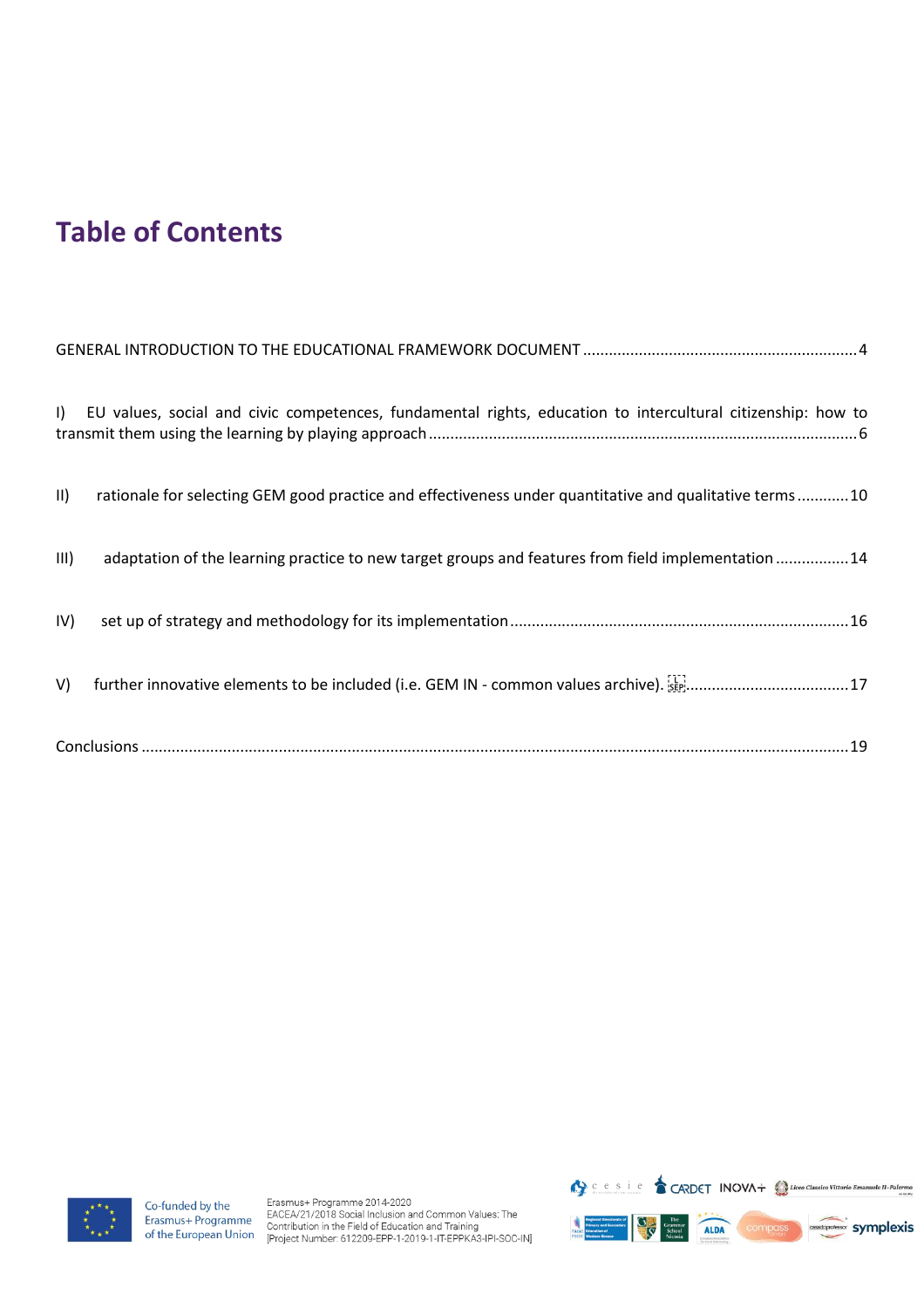## **GENERAL INTRODUCTION TO THE EDUCATIONAL FRAMEWORK DOCUMENT**

The aim of this present strategic document is intended as the realization of GEM IN Work Package 2.3. and was made possible thanks to all the previous steps that the GEM IN consortium have taken.

These are the planned steps that were needed and that have been already put into practice in order to edit the present strategic document:

#### **Activity 2.1: Impact study on the educational approach, results of the selected good practice & context analysis**

- **An impact study** was carried out by the partners in each country involved in the project. The study draws from the results produced during the GEM project like **reports**, **evaluations** and **feedback collected** in the previous project, but also from **the activities carried out** using the GEM approaches **after the end of the project**  duration.
- At the same time, **each partner has carried out an analysis of the local context**, intending to identify features specific to each involved community needed to orient the adaptation process. The impact study has been carried out starting from a local survey that addressed professionals working in the field of education, both formal and non-formal.

#### **Activity 2.2.: GEM IN international workshop**

• A 3-day international workshop for staff trainers (2/organisation and INOVA+ quality assurance expert) has been held online, to allow the sharing of the study results and to work together on the pedagogical framework which shall support the adaptation of the GEM practices into the pedagogical kit. This step has been essential and propaedeutical to launch the transfer and scaling up of the good practice. The workshop has been conducted in an online form due to the global situation caused by the novel Coronavirus, but all the partners cooperated well and the results of it were extremely positive and satisfying.

The results of the study, of the analysis, of the brainstorming among the partners and the feedbacks conveyed into the present *methodological framework, which* will represent a reference for the delivery of the pedagogical kit.

The present document and its conclusions are intended as the realization of the **Work Package 2.3**, which states:

- 1. **Activity 2.3: Development of GEM IN educational framework at European level (methodological approach & follow-up)**  $\frac{1}{2}$  Based on the conclusions and recommendations of the international workshop (A2.2) and the contribution of individual partners on each country, CESIE will lead the development and finalisation of the framework, which will be structured in the following main chapters:
- **2. I) EU values, social and civic competences, fundamental rights, education to intercultural citizenship: how to transmit them using the learning by playing approach**
- **3. II) rationale for selecting GEM good practice and effectiveness under quantitative and qualitative terms**
- **4. III) adaptation of the learning practice to new target groups and features from field implementation**
- **5. IV) set up of strategy and methodology for its implementation;**
- **6. V) further innovative elements to be included (i.e. GEM IN - common values archive).**



Erasmus+ Programme 2014-2020 EACEA/21/2018 Social Inclusion and Common Values: The Contribution in the Field of Education and Training [Project Number: 612209-EPP-1-2019-1-IT-EPPKA3-IPI-SOC-IN]



C c c s i c CANDET INOVA + Diceo Classico Vittorio Emanuele II-Palerm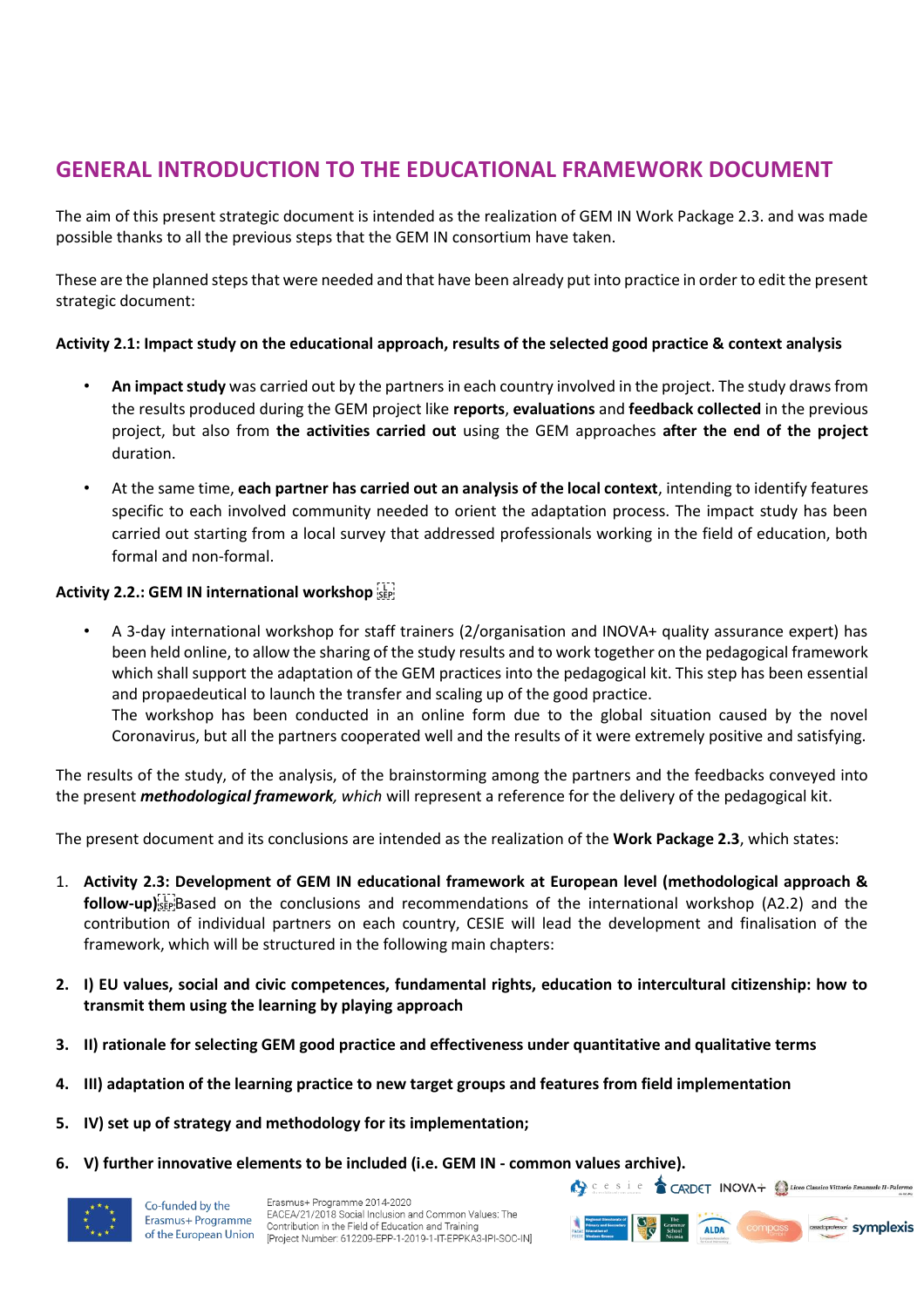The framework will include the structure of the game, the structure of the implementation of the GEM IN activities in school/educational contexts and it will be the reference framework during the whole implementation of the project, both for the educators and teachers and also for the partnerships and trainers. It will feed into the GEM IN educational program together with the pedagogical kit to support the transferring of the educational approach beyond the project life-cycle.



Co-funded by the Erasmus+ Programme of the European Union

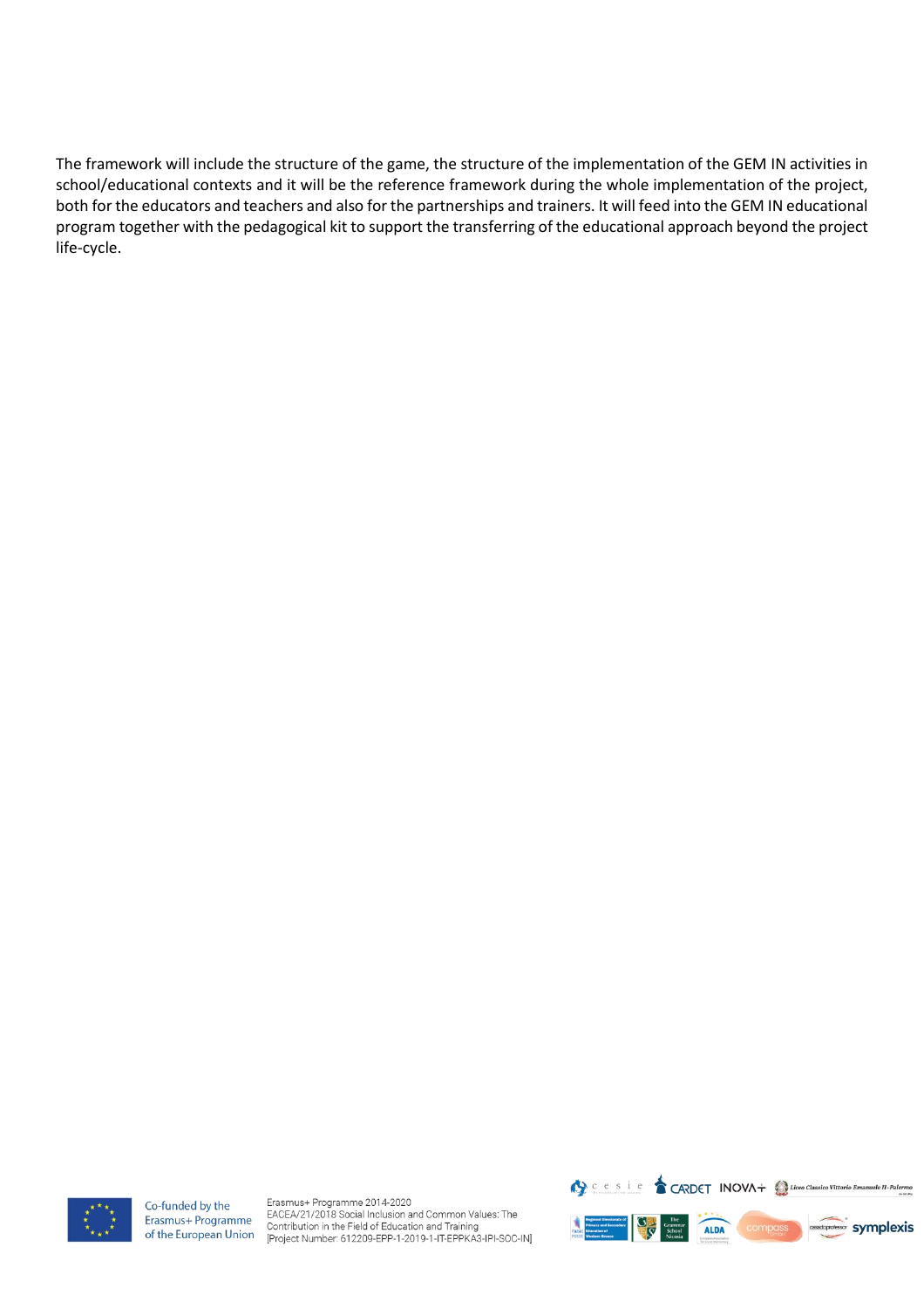## **I) EU values, social and civic competences, fundamental rights, education to intercultural citizenship: how to transmit them using the learning by playing approach**

The *purpose* of the project "Game to EMbrace INtercultural education" – GEM IN is to support intercultural education at school and in non-formal educational contexts as vehicle to promote social inclusion, intercultural dialogue and active citizenship by fostering European values. At the same time the project intends to provide with a support and policy recommendations for intervention strategies to promote intercultural education and active citizenship through an innovative educational framework. GEM IN will lead the participants, the beneficiaries and the educators to approach an innovative and creative way **common values and fundamental rights**, thanks to an educational path that will be mostly based on "*learning by playing*" approach, which represents one of the most valuable assets of the good practice to be scaled up. Indeed, the methodological approach and the educational framework are specifically targeting the acquisition of social and civic competences, fostering knowledge, understanding and ownership of values and fundamental rights

The relevance and the need of focusing on topics such as EU values, human rights and intercultural citizenship is to be searched for in the context of European countries and in the policies that are already in place, which want already to bolster initiatives to support EU common values. EU is already working to create that bridge and fill any possible gap and to prevent it, focusing on initiatives that have at their core the promotion of social and civic competences, civic education, active citizenship and interculturality, though the promotion of democratic values and fundamental rights.

Moreover, through the project, the target that is addressed is fundamental because it involves students, youngsters, schools and consequently educators, teachers, trainers that constitute a wide section of the society and that are capable of being the spreaders of new values.

In order to identify exactly the values that are considered of extreme importance for the whole consortium, during the International Workshop a brainstorming took place and it has seen the active participation of all the people present.

The brainstorming process brought two outcomes:

- the structure of the board game and the methodologies, the tools, the activity that need to be included to respect the previous board game "GEM" and to upscale it;

- the values, the aims and the topics that have to be considered and included as a pathway to create the content of the game and to foster all the social and civic competences above mentioned. In this cluster of brainstorming it is possible to find the results (in the form of a list, faithfully reported as in the report of the international workshop of Eu values, Fundamental Rights, Education to Intercultural Citizenship.

#### **European Diversity & Values**

- Justice
- Human respect and dignity, Inclusion
- Rights and duties
- Unite in diversity
- Tolerance
- Solidarity
- Intercultural understanding
- Democracy
- Gender equality
- Personal freedom & Protection of private life



Co-funded by the Erasmus+ Programme of the European Union

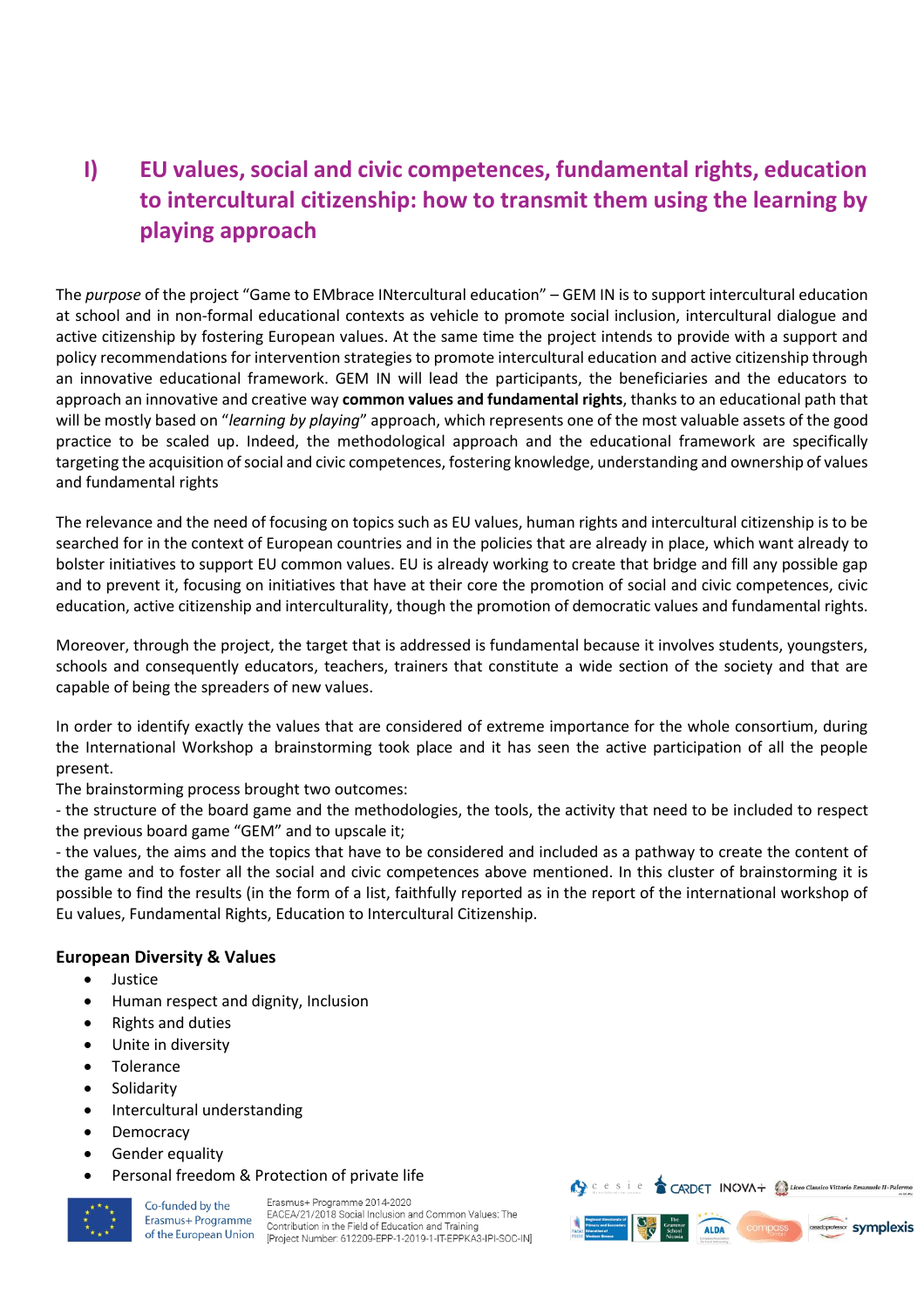- Prosperity
- Participation at the EU level, EU citizenship
- Respect

#### **Social and Civic Competences**

- Friendship
- Understanding
- **Integrity**
- Social responsibility
- Respect of others/of equality
- Understanding of codes and custom
- Empathy
- Respect for diversity (Cultural, religious, ethnic, linguistic diversity)
- Commitment
- Interpersonal and intercultural competencies
- Civic engagement/ active participation
- Decision making
- Knowing and understanding the concepts of democracy, equality and justice
- **Tolerance**
- Self assessment skills
- Ability to understand and express different perspectives
- Knowledge of contemporary and historical event
- Ability to engage in public conversation
- Self awareness
- Critical thinking about social issue
- Human rights knowledge
- Respect and tolerance
- Participation on democracy

#### **Fundamental Rights**

- Respect for minority rights and diversity
- Human dignity
- Equality
- Access to educational opportunities
- Equal treatment and opportunities
- Privacy
- Democracy and participation
- Access to health care
- Freedom
- Solidarity
- Justice
- Self determination
- Right to vote
- Civic duties and responsibilities

#### **Education to Intercultural Citizenship**

• Engage in active citizenship



Co-funded by the Erasmus+ Programme

Erasmus+ Programme 2014-2020 EACEA/21/2018 Social Inclusion and Common Values: The Contribution in the Field of Education and Training Liasmus+1 rogramme Contribution in the Field of Education and Training<br>of the European Union [Project Number: 612209-EPP-1-2019-1-IT-EPPKA3-IPI-SOC-IN]

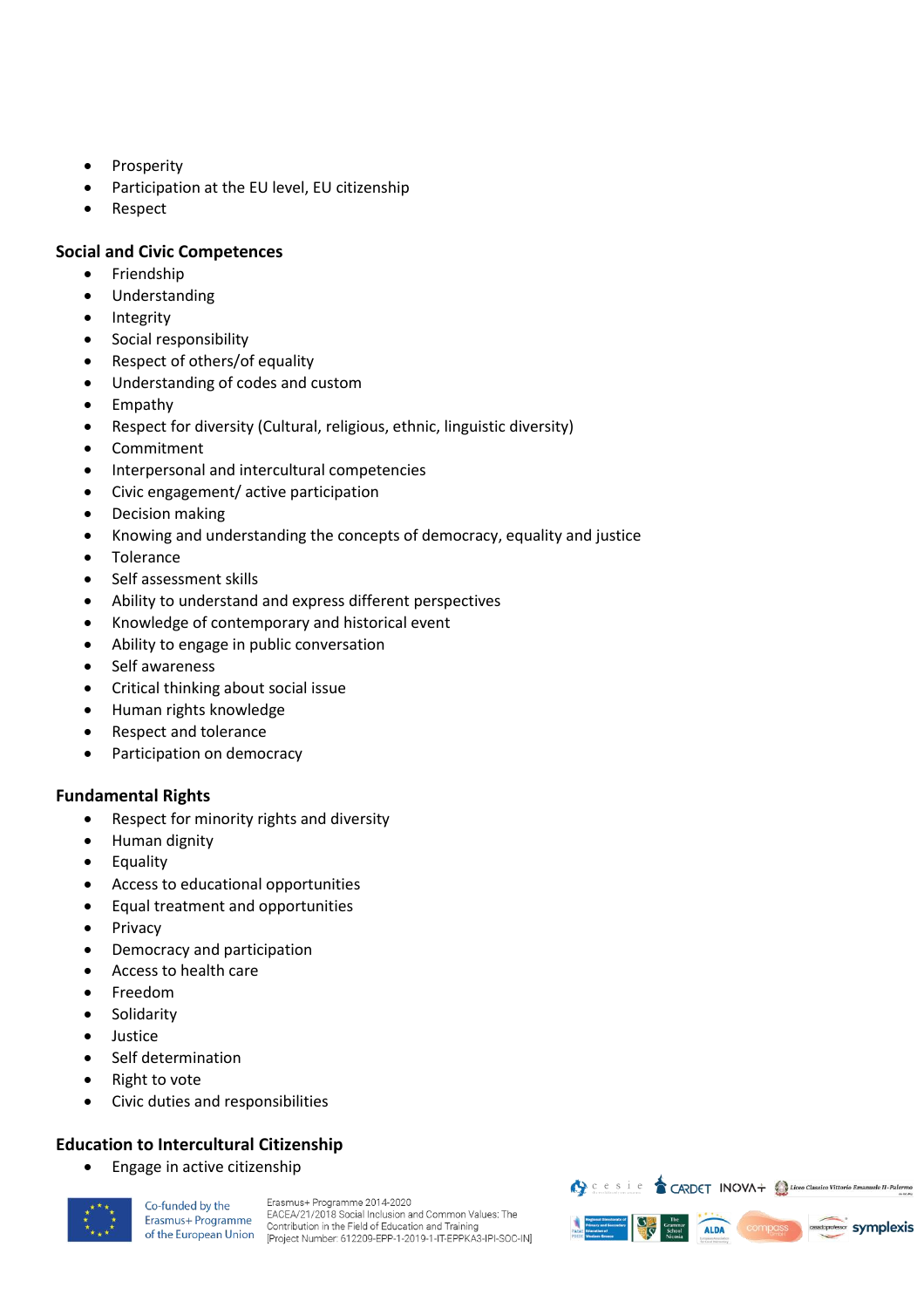- Preventing from violence
- Be active in the community
- Inclusion and tolerance
- Learn to be a global citizen
- Respect diversity
- Whole community approach
- Volunteering
- Students-centered approach
- Comparative education
- Empathy
- Promote critical thinking
- **Curiosity**
- Promote self-knowledge, self-awareness and self-acceptance
- Promote students' emotional abilities
- Understanding other cultures, religions and norms
- Peace

The process of brainstorming brought under the spotlights a good mutual understanding among the partnership and it showed that all the most important points of discussion are shared and in line with the aims of the project. The results will feed into the board game, in the content of the questions of the cards and in the exchange process, that will create relationships among the participants.

The selected values will the frame of the game, will set the tone and the aims.

#### **METHODOLOGICAL APPROACH**

Another important aspect is the methodological approach of the game that is the learning by playing and the creative thinking approach.

#### Creative Thinking and Learning by playing

 $\emph{``Play}$  is one of the most important ways in which children gain essential knowledge and skills $\emph{''}^1$ 

Creative Thinking is usually described as a process leading to something that is original and appropriate at the same time, and as the skills that are needed to bring this particular output.

It is in young age that these skills are formed and can be further developed, when the very basis of creativity are layed down and being the environment where youngsters can develop this ability very important, as a consequence schools should be equipped to reach this objective.

It is fundamental that schools are ready to promote and to develop youngsters' creativity in order to empower younger generation and prepare them for the future.

There is awareness regarding the difficulty that schools might face: not all the schools are sufficiently equipped or have the same situations in their classrooms, it might be not easy to have a sufficient standard to work on creativity for the lack of tools, for difficult situation in the classroom among students, for economic and social reason, but this is not to be considered a limit, instead the board game is a simple, inclusive, accessible, ready to use tool and it is also intended to be a valuable asset for teachers and educators to teach in an engaging way.

<sup>&</sup>lt;sup>1</sup> Unicef, (2018)."Lego Foundation Learning through Play", 7 <https://www.unicef.org/publications/>



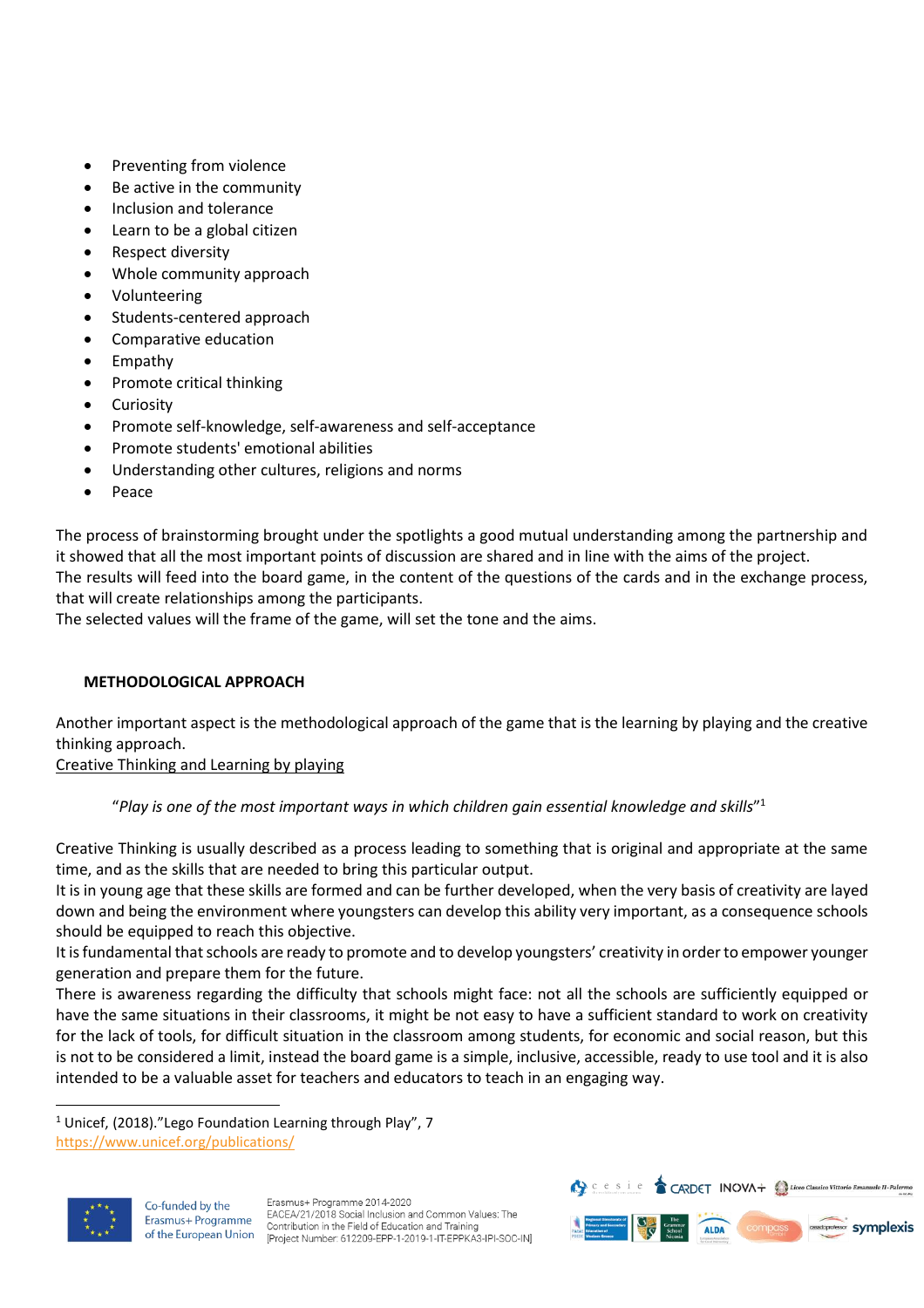Creative thinking is in this way a mean and an objective to reach in educational context because it also allows youngsters to develop critical thinking while being engaged in a fun activity.

Combining critical and creative thinking fosters innovation and reaction, thus being essential for preparing students for their future, supporting them in becoming independent individuals who will contribute to the society in their own way and nurture their own values and skills.

"*Creative thinking will invent ideas, while critical thinking will evaluate ideas. It is imperative that the two forms of thinking be taught to students when their brains are developing in order to instill these processes into their schema. Children will develop skills that will carry over into adulthood, changing the future generations by allowing more room for invention and growth*."<sup>2</sup>

Creativity goes hand in hand with play, and for this reason the methodology of learning by playing is essential.

"*Youngsters learn well when they are mentally active, engaged, social, and can make meaningful connections to their lives, which are all characteristics of play*" 3

The method of the "learning by playing" fosters: creative thinking, problem solving, independence, perseverance and it is important for youngsters to be able to challenge themselves and to develop new competences and soft skills while having fun. It also fosters:

- Freedom of Expression
- **Effective communication skills**
- Emotional Development
- Reduced Stress and Anxiety
- Improves Focus and Attention
- Drive Lifelong Learning

*Through play children can develop social and cognitive skills, mature emotionally, and gain the self-confidence required to engage in new experiences and environments*. 4

symplexis



<sup>2</sup> Mossing Samantha, "The Importance of Creative Thinking and the Arts in Education" (2013). Honors Projects. 37 <https://scholarworks.bgsu.edu/honorsprojects/37>

 $3$  Kathryn Hirsh-Pasek, Temple University

<sup>&</sup>lt;sup>4</sup> Jack Kahn, Susan Elinor Wright, "Human Growth and the Development of Personality 3rd Edition", (1980), Rergamon Press **ttorio Emanuele II - Palern**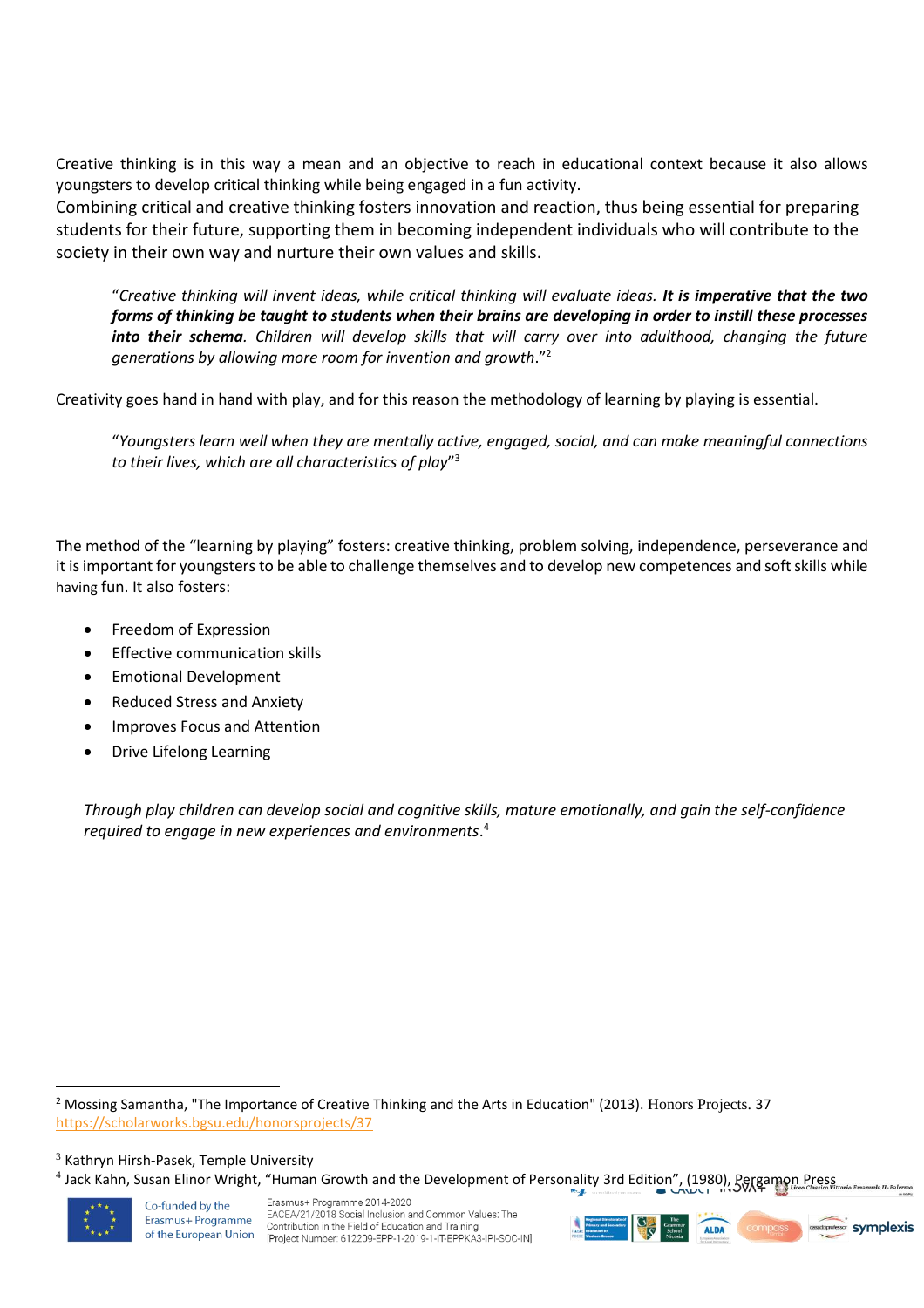## **II) rationale for selecting GEM good practice and effectiveness under quantitative and qualitative terms**

GEM IN will **upscale and transfer to new contexts selected good-practices developed in the project Game for Euromed – GEM:** it has been 1-year project that aimed at promoting education for intercultural citizenship through playing, co-financed by the Anna Lindh Foundation (ALF).

GEM has involved four different organizations coming from the Mediterranean Sea area: CESIE (Italy, project's coordinator), ADICE (France), JUHOUD for Community and Rural development (Palestine), Waseela for training and development (Egypt).

The main tool developed in the project framework has been a board game to be used with youngsters, so as to promote tolerance and mutual understanding of different traditions and cultures. The aim of GEM was to create an informal and amazing setting supporting youngsters to become **Euro-Mediterranean citizens** and encouraging **reciprocal dialogue and cultural awareness.** 

The choice of these good practices is based on the impact and effectiveness they already proved to have during and after the implementation of the GEM project: the project's main output, the board game, has indeed been selected by Anna Lindh Foundation as good practice at the EuroMed conference on intercultural citizenship education "Educate for Dialogue", Panel "Developing Capacity-building Schemes for Educators".

Hence, the rationale for upscaling the GEM game. The already good practice, will be further developed and enhanced through digitalization and online resources, as well as by widening the scope of countries involved with special focus on EU countries.

#### **OBJECTIVES OF GEM:**

- To develop educational pilot programs on intercultural citizenship based on "learning by playing" approach, providing with skills and knowledge formal and non-formal educators.
- To involve young people and educators in the development of a new creative resource (a board game) to be used in youth environments to promote values of tolerance and mutual understanding of different cultures and traditions.
- To support cooperation mechanisms among different stakeholders in view of managing project's activities, exploit results and plan future cooperation.



Co-funded by the Erasmus+ Programme of the European Union

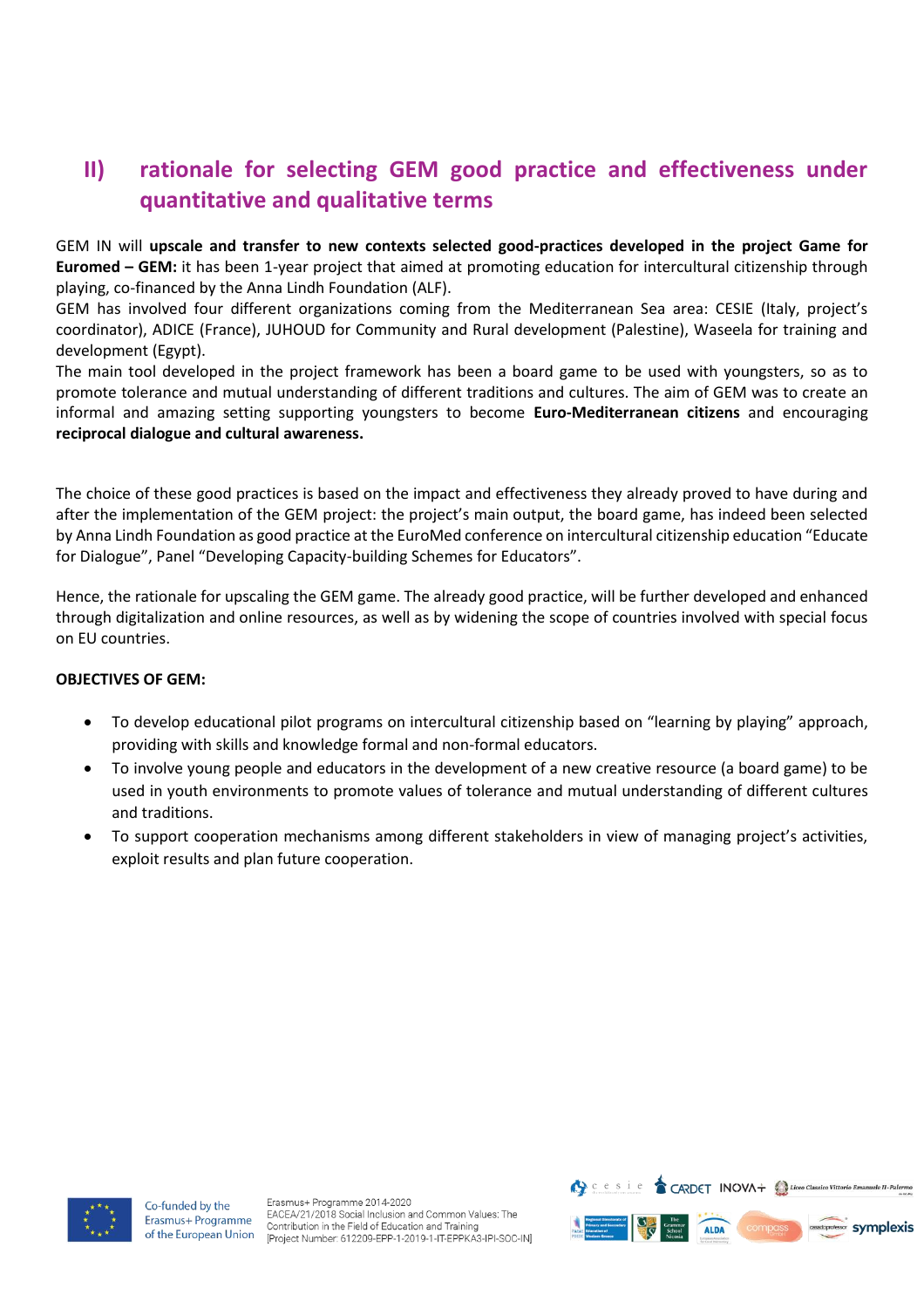**BEST PRACTICES**

With the support of:





## It is more than playing!

A catalogue of good practices using games as intercultural tools



For GEM one of the main output was the developed catalogue of best practices which includes 11 good practices using games and game-based activities as intercultural tool. Therefore, it describes different board games, traditional games and manuals that promote the "learning by playing" approach as tool to foster intercultural dialogue and to promote education for intercultural citizenship.

By establishing the conceptual framework of GEM, the following elements have been considered so as to identify good practices using games as a means to promote intercultural dialogue:

- **RELEVANCE** to the project's goals and the design of the pedagogical framework for the board game;
- **FEASIBILITY** for the target groups (youngsters aged 14 up to 20 years old);CARDET INCOVA + Liceo Classico Vittorio Emanuele II - Palermo



Co-funded by the Erasmus+ Programme

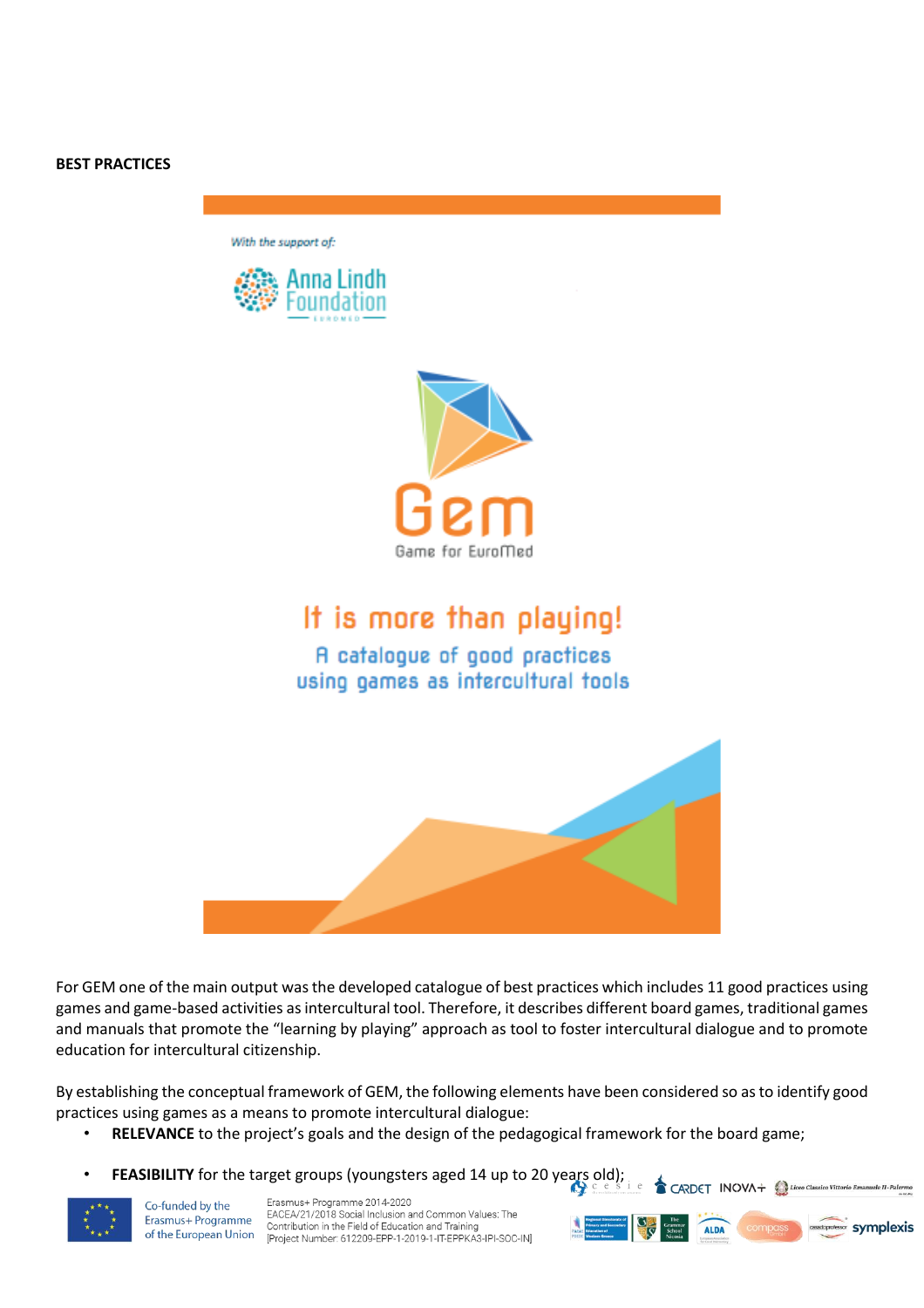- **POTENTIAL IMPACT** in terms of learning outcomes as far as the education to intercultural understanding and citizenship is concerned;
- **ADAPTABILITY** and **TRANSFERABILITY** to different cultural contexts.

Moreover, in this catalogue there is some board game which has proven to be useful for the implementation process of GEM board game. Indeed, these board games can be considered an important element for those who want to promote learning in a creative contest.

It is possible to consult the whole list at this link: [https://cesie.org/media/GEM\\_catalogue-of-good-practices-using](https://cesie.org/media/GEM_catalogue-of-good-practices-using-games-as-intercultural-tools.pdf)[games-as-intercultural-tools.pdf](https://cesie.org/media/GEM_catalogue-of-good-practices-using-games-as-intercultural-tools.pdf)

#### **EVALUATION**

The evaluation of the achievement of the project's objectives has been done at different levels and thanks to the analysis of feedbacks from the different targets and stakeholders involved.

3-day online training on intercultural citizenship education for formal and non-formal educators: pre and post training questionnaires + informal evaluation after each training day

Pilot workshops to test the board game: evaluation sheet filled out by youngsters and evaluation report provided by the educators who have managed the workshop

Monitoring and evaluation report about visibility results

- GEM website> around 1600 unique visitors;
	- GEM Facebook webpage> Around 1300 people reached and 292 likes;
	- GEM dissemination seminars> 144 participants

Final evaluation from projects partners and new cooperation projects -> all partners have evaluated very positive the project in terms of results achieved and networks developed

#### **QUANTITATIVE IMPACT**

Gem quantitative impact are measurable thanks to its achievements related to its specific objectives.

• **Specific objective 1**: To develop educational pilot programmes on intercultural citizenship based on "learning by playing" approach, providing with skills and knowledge formal and non-formal educators. Achievement

21 educators have participated to the online training and specifically: 4 from Palestine, 6 from Italy, 5 from France, 6 from Egypt.

- 1. Exchanged practices and knowledge increasing educators' skills on intercultural dialogue through creative ways.
- 2. Acquired new knowledge and creative skills about education for intercultural citizenship.
- 3. Collected ideas and inputs for testing digital version of the board game available.

All the planned indicators have been fully met.



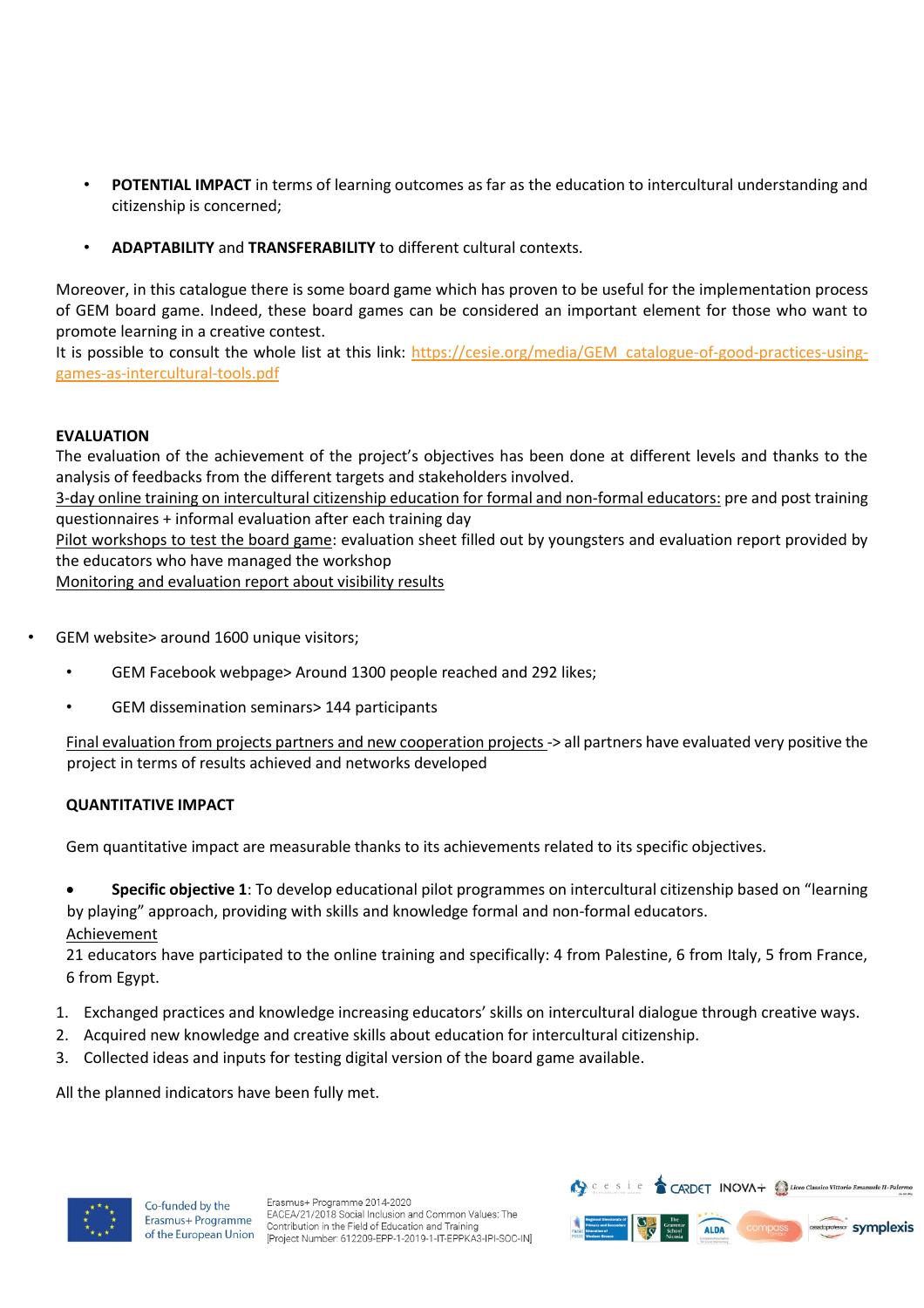• **Specific objective 2**: To involve young people and educators in the development of a new creative resource (a board game) to be used in youth environments to promote values of tolerance and mutual understanding of different cultures and traditions.

Achievement

- 1. 172 youngsters involved in the testing of the board game by participating to the pilot workshops run in schools and/or educational centers. The workshops have fully allowed to test the different components of the game: the learning goal and dimension, the playing structure, type and selected topics of the questions, the duration, etc.
- 2. The final version of the board game has been developed taking into considerations the feedback received during the piloting phase.
- 3. Promoted a bottom-up and final beneficiaries centered approach to test and validate the game.
- 4. Promoted intercultural citizenship in youth environment.
- 5. Available a new and creative tool to educate youngsters to intercultural citizenship in a ludic way.

All the indicators were fully met

• **Specific objective 3**: To support cooperation mechanisms among different stakeholders in view of managing project's activities, exploit results and plan future cooperation.

Achievement

- 1. 144 people among educational stakeholders, CSOs representatives, teachers etc. have been reached.
- 2. The online communication channels used (mainly project's website and social channels plus partner's website) have enlarged the "educational community" involved beyond the partners' countries.
- 3. Increased networking and crosscutting cooperation to support initiatives and innovative educational programs to prevent intolerance and understanding among different cultures.
- 4. Full understanding among partners about activities and roles and promoted cooperation on the project's topic.
- 5. Internal and external communication rules and channels set up and working to raise awareness on the project's issue.

All the indicators were fully met.

#### **QUALITATIVE IMPACT**

Direct beneficiaries had acted as multipliers within their working/living environments spread out information about project's activities and opportunities.

Moreover, students and teachers have acknowledged also the educational value carried by the game:

Students could acquire competences of different cultures, languages and places only by "playing" and teachers recognized its importance by adopting the game as an educative tool to be used in the classrooms that could provide a didactic support to the lessons.



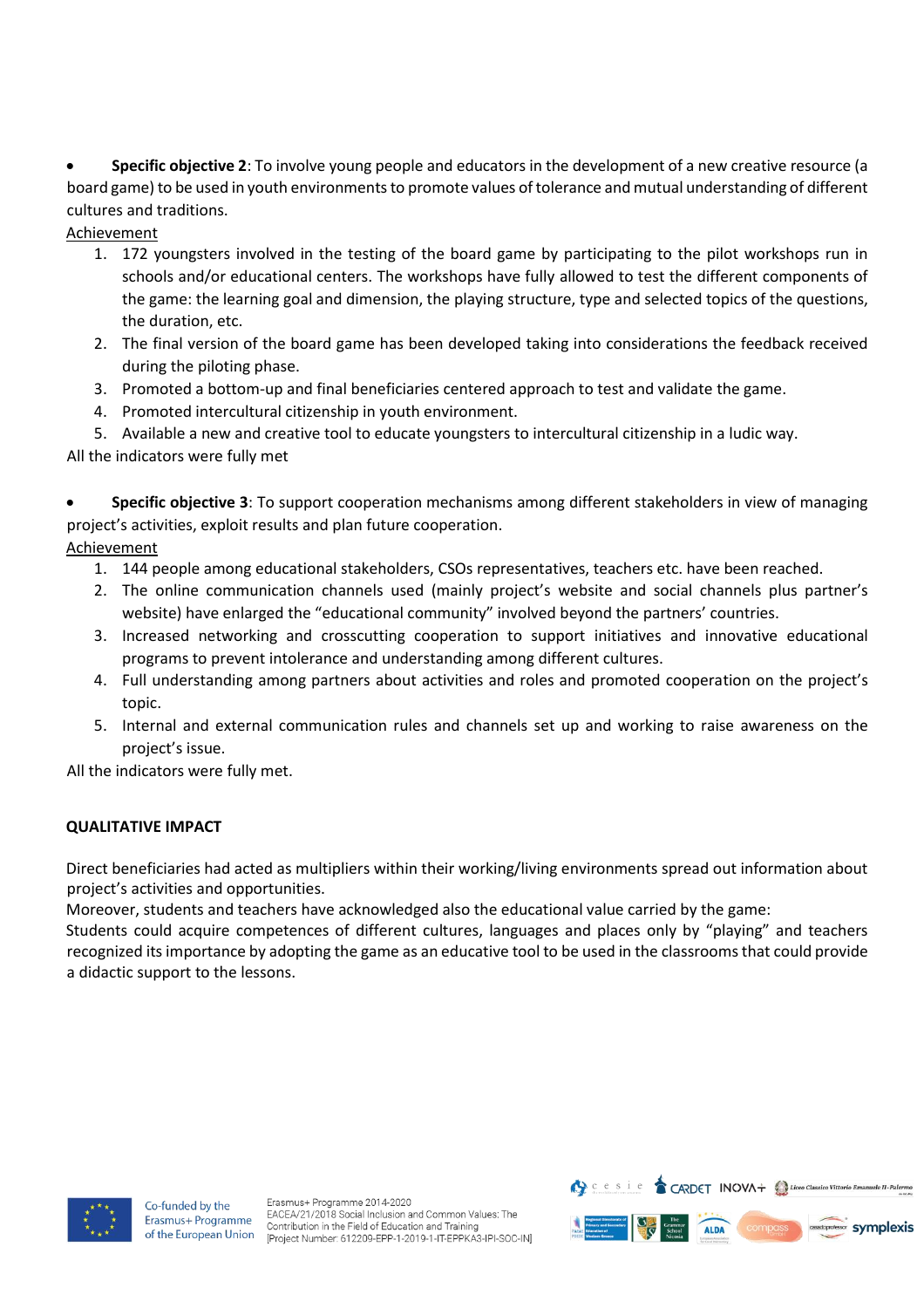## **III) adaptation of the learning practice to new target groups and features from field implementation**

All the partner organization has had the chance of submitting an online survey targeting professionals working in the education field, with the aim of building a clearer image of the needs and receptivity of the sector and of the beneficiaries.

The survey aimed to collecting feedback from different educational contexts concerning the methods, tools, interests in relation to intercultural education and citizenship. This online survey was shared from the organizations to the educators in all the partner countries involved in the project in order to gather quantitative and qualitative data and to obtain an insight of the present situation and on the expected impact that might follow by the use of specific educational tools promoted by the project.

#### **Cyprus**

They shared the online survey with their mailing contacts in order to receive as many responses as possible. They collected data from **38 educators** in Cyprus and these datas revealed essential insights about the current situation in Cyprus concerning the development of citizenship, digital skills and intercultural education in general.

What emerges is that educators in Cyprus use a lot of non-formal methods in their teaching practice in order to help students develop not only digital but also civic and social competences. The vast majority of participants (84.2%) claimed that there aren't training programs for citizenship education apart from some training courses provided as part of some Eu-funded projects.

However, educators claimed that active citizenship is valuable for all students, and they are interested in participating in related trainings. They also claimed that **games, creative thinking, EU values are necessary to promote/achieve better education and better citizenship for students and educators**. They also said that "**active citizenship is a necessity in the diverse and multicultural EU society for it to advance and prosper**" and emphasized the necessity of having available tools for learning by doing and tools for more interactive lessons. As for the boardgame, the majority of participants (47.4%) considered this tool as an exciting learning tool. They also believed that boardgame would be a useful tool to motivate students participating in an alternative and interactive lesson. It could also enhance the collaboration between students enabling them to achieve intercultural skills and competences. Finally, teachers believe that the boardgame could be well accepted by the students as a learning tool.

#### **Portugal**

They collected answers from **40 experts**, from formal (92,5%) and non-formal (7,5%), learning contexts. Characterization of the respondents allows saying that 90% of the Portuguese respondents are women. The results of the surveys reveal the interest of the educational professionals by this topic, particularly by using non-formal methods in the students' education and learning. A significant percentage of institutions already use non-formal methods in their learning contexts (45%). Moreover, the majority of the institutions of the respondents promote several initiatives fostering the development of specific competences of students (e.g. digital, social and civic) and educational professionals competences (e.g. digital, citizenship) as well. Globally, the Portuguese respondents consider that school managers and other educational professionals could see the use of a boardgame as a learning tool as interesting and, at the same time, motivate students/young people to be more involved in their learning process and acquiring important transversal skills. The majority of the respondents also mentioned that they consider interesting to use boardgames as a learning tool, namely because this tool:

- is important to exercise and improve memory, deduction, abstraction and logic skills
- can promote the acquisition and improvement of important competences such as strategy, logic
- reasoning, autonomy, decision-making, cooperation, self-confidence
- can be interesting to open the school to the local community by promoting local contests



Co-funded by the Erasmus+ Programme of the European Union

Erasmus+ Programme 2014-2020 EACEA/21/2018 Social Inclusion and Common Values: The Contribution in the Field of Education and Training [Project Number: 612209-EPP-1-2019-1-IT-EPPKA3-IPI-SOC-IN]



C C S i C CARDET INOVA + Liceo Classico Vittorio Emanuele II-Palerm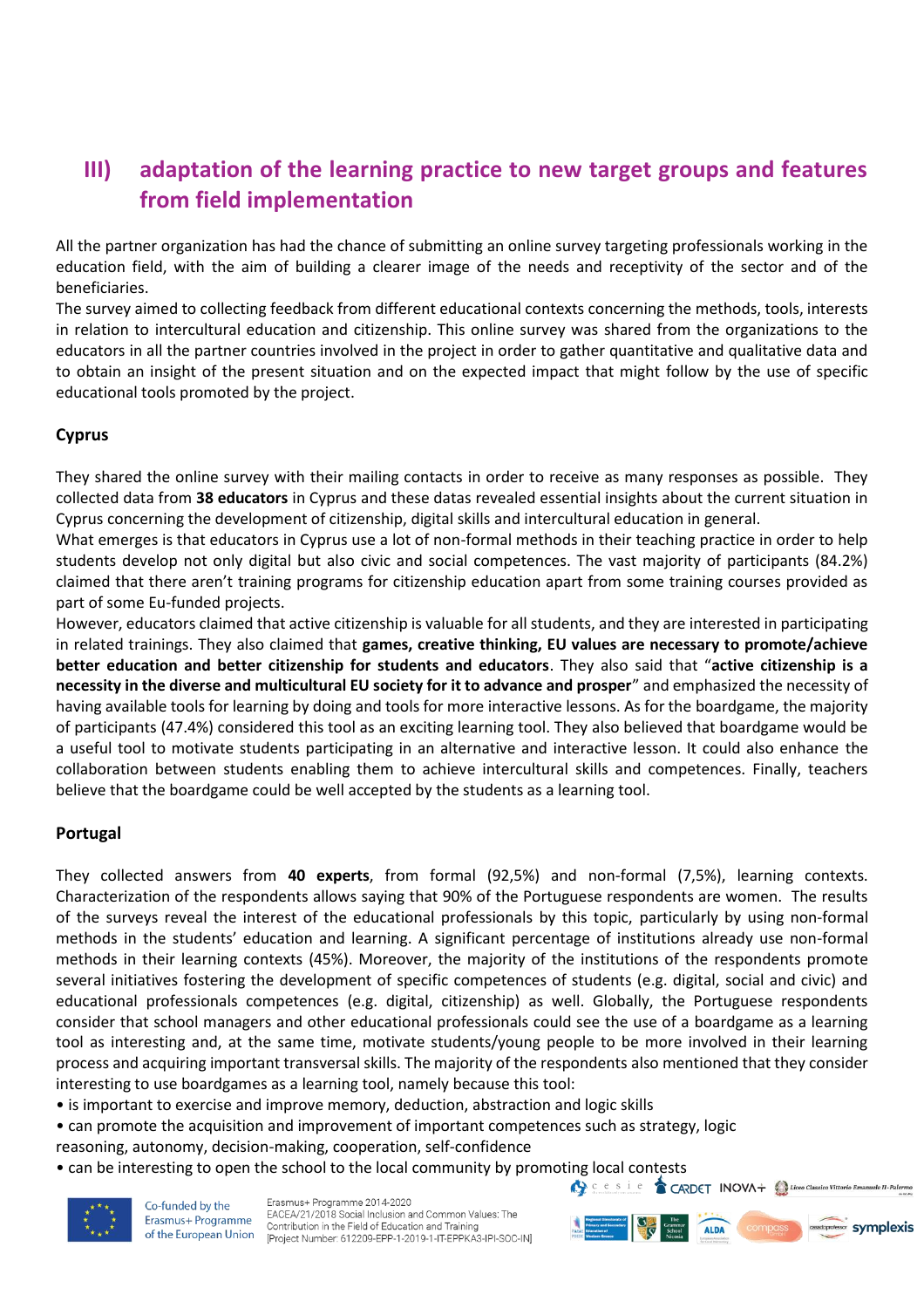- motivate the students to learn, once they will be involved in the activity
- can be aligned with the "Student Profile" and the "National Strategy for Citizenship Education"

#### **Greece**

Responses were gathered from **21 experts** in total. The vast majority of the respondents were women (82,4%). Most of them belonged to the age group  $30 - 40$  years All respondents work in Greece, with different Greek cities represented in our sample primarily in Western Greece, Greater Athens and Thessaly. The majority of the teachers, educators and side staff, such as social workers are open-minded to the use of more modernized, technology-based pedagogical methods, like game-based tools though most of them have very little exposure to such methodologies. The Greek experts have been exposed to a very limited degree to civic engagement initiatives. In the cases where such experience was reported, it seemed to relate mostly to environmental and public health issues. A significant percentage of the participants acknowledges the importance of game-based tools/ board games in the formal and non-formal education field, yet their practical application is considered rather unrealistic at present taking into account the lack of available infrastructure, equipment and modern technological tools in the public education field in Greece.

#### **Austria**

Using different teaching methods and tools is not news for the Austrian educational system. Furthermore, there is a number of institutions, NGOs and entities which provide diverse non-formal activities to complement the formal educational practices. Teachers are also regularly trained to hone their skills with different practices, knowledge and tools, which they could implement in their work. Thus, teachers in Austria already have a solid knowledge on using non-formal tools in their work.

In addition, all participants demonstrated that the schools and educational centers they work in, are currently using different non-formal tools and methods and are open to trying out new instruments to boost their work and facilitate the development of their learners.

Citizenship education and promoting EU values, are no strangers to the Austrians school system too, which aims to encourage the pupils to be politically and socially engaged, therefore local educators and teachers have some experience in the field of promoting citizenship education.

Yet, some respondents indicated that they will need further training in the abovementioned topics, and have a particular interest in further incorporating these topics in their work.

A board game is deemed an interesting tool by the majority of the participants, however it should have clear goal, and bring explicit value to the students for teachers to be willing to implement it. The process has seen the collection of answers from **15 experts.**

#### **General and shared feedbacks**

Among all the partners what has emerged clearly is the shared need for intercultural education: it is not only a general interest but it has become a proper need in educational contexts due to, and thanks to, a more open European society.

After the recent events like the pandemic situation worldwide, but also thanks to the development in the job sector of the use of digital skills, digitalization cannot be left behind and schools should actively participate in the process. According to the consortium a good balance between online and offline activities in schools and in the game is to be promoted.

It is important to develop skills on new non-formal method and to foster the acquisition of digital skills also considering the possible future need of learning while social distancing and more generally considering the high demand of valuable skills of this kind.



Co-funded by the Erasmus+ Programme of the European Union

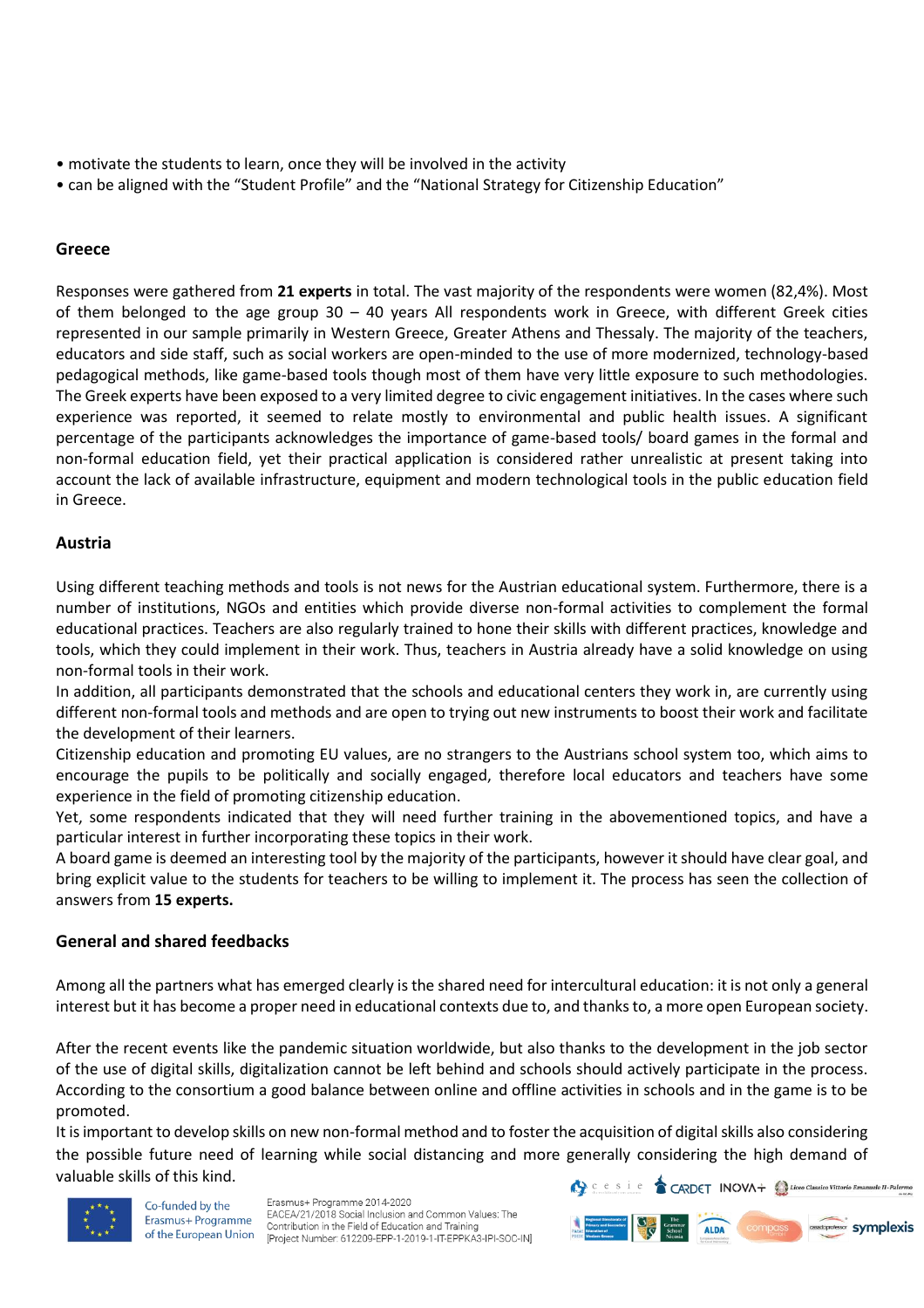## **IV) set up of strategy and methodology for its implementation**

The board game GEM IN foresees a strategy and methodology of implementation that is characterized by different phases and will be tested and supported by the piloting of the game.

Indeed, the board game and complementary tools are tasted in the framework of a more comprehensive education programme enabling critical reflection about multi-level and variegated concepts such as EU common values, social and civic competences, intercultural dialogue, etc.

The feedback gathered through the envisaged activities will be of fundamental importance for the consistency and the upscaling of the good practice while finalizing the renewed products.

The strategy and methodology will consist in three main actions:

#### **1 - Preparatory training for teachers:**

10 teachers involved in the national working groups will be involved in a preliminary training in order to ensure effective implementation of the GEM IN pedagogical kit in class during the piloting phase.

#### **2 - Piloting of the GEM IN pedagogical kit:**

• Training of 50 among teachers and non-formal educators (10 per 5 implementing countries, i.e. all countries represented in the partnership except for France) to co-manage the piloting phase.

• Piloting in schools and youth educational centres addressing a total of 1000 students and young people (200 per 5 implementing countries) to allow for the testing of the pedagogical kit within the intercultural education programme.

#### **3 - Finalisation of the GEM IN educational programme that will consist of the following components:**

• GEM IN educational framework as a tool for teachers and non-formal educators to implement of the GEM IN activities in school contexts;

• Pedagogical kit including 3 interconnected components:

1) GEM IN guide, providing also a series of instructions to guide educators in the implementation of the programme;

2) GEM IN Board Game;

3) GEM IN common values archive.

All together these tools collected in the pedagogical kit, will provide teachers and non-formal educators with a comprehensive guidance and kit of resources to discuss with students and young people about citizenship education under an intercultural perspective while strengthening their European identity, sense of belonging to the EU while encouraging acquisition of new social and civic competences and of common values through the discovery of their roots and by understanding the importance of intercultural dialogue.

The following results are envisaged:

• 50 teachers and non-formal educators have gained competences and knowledge on how to promote EU values and intercultural education; 1000 among student and young people aged 14-18 have enhanced their intercultural understanding, acquisition of social and civic competences transversal skills fostering, understanding and ownership of values and fundamental rights;

• A comprehensive programme based on the combination of the previously-developed framework and pedagogical kit to has been developed to promote EU values and intercultural education among young people



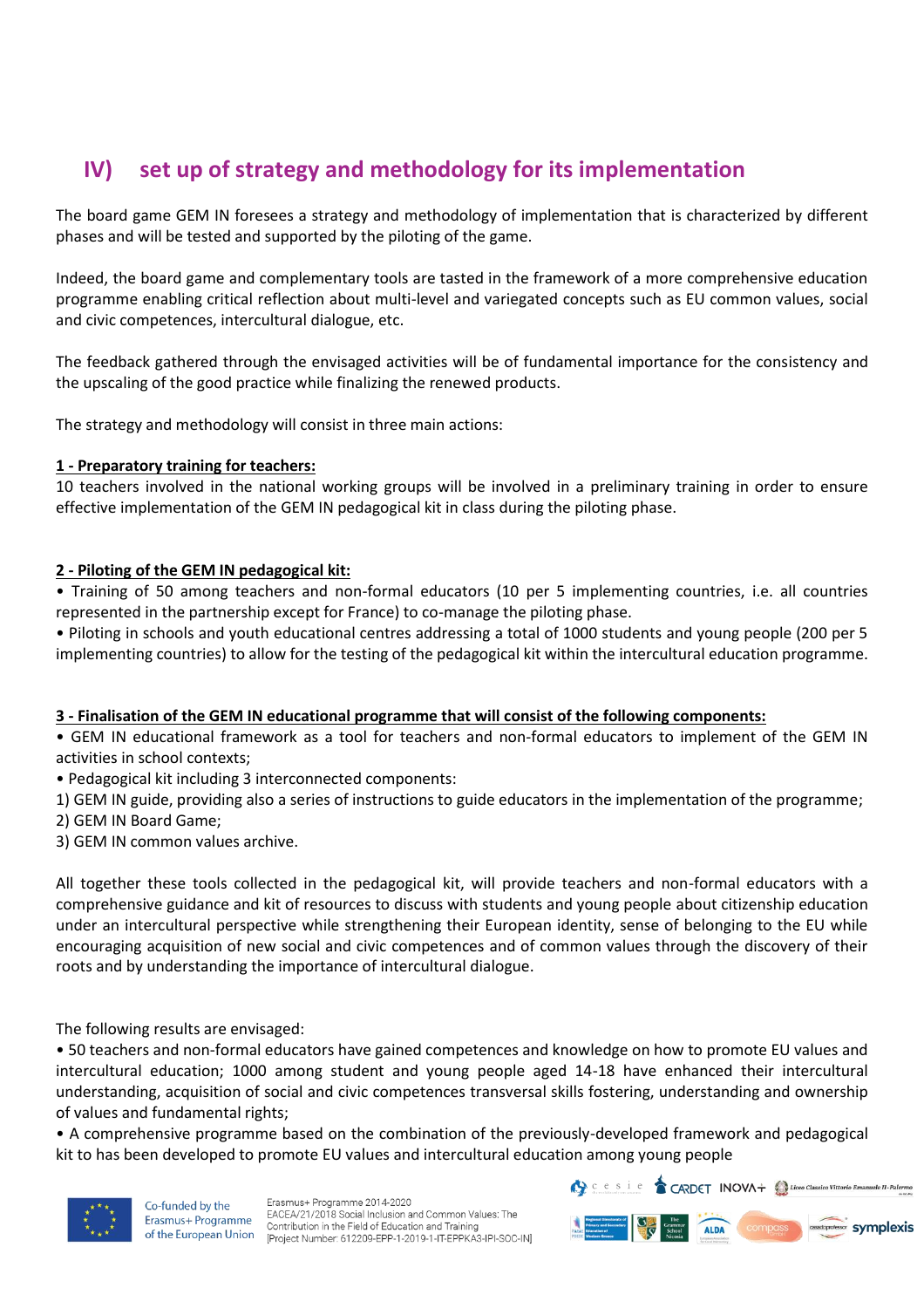• Promoted innovative approaches to critically reflect and discuss about citizenship education under an intercultural perspective in educational contexts.

## **V) further innovative elements to be included (i.e. GEM IN - common values archive).**

In the process of upscaling, a big part is played by the digitalization of the game. This is an important step in order to foster an advancement of skills and of tools in line with the contemporary world.

The game will, for this reason, include two new digital elements: QR codes and a Digital Archive.

The aim of the Digital Archive is to create a bridge between the digitalization and the boardgame itself, which must be connected to the webpage of the project and has to address all the topics that the boardgame highlights. It will enrich the learning experience of students and young people as well as provide a further resource to support teachers and non-formal educators in promoting the acquisition of social and civic competences, fostering knowledge, understanding and ownership of values and fundamental rights.

It will be a noteworthy tool, which will embrace the European culture **promoting values of intercultural dialogue and social inclusion.** 

The archive will be strictly related to the board game and will store its content, accessible through a **QR code system** that will create a bridge between the technological platform and the tools. It will be linked to questions, that will be numbered and it will provide a deeper explanation of answers.

A QR code (short form of Quick Response code) is a type of matrix barcode (or two-dimensional barcode) that contains information about the item to which it is attached.

Also, a further important aim for the QR code is to support the explanation of the answers, to fight fake news and to provide support for the spreading of culture in an engaging and contemporary way.

The Digital Archive, a tool already used by many and institution as a digital storage of information, contents, files and resources, has many characteristics that make it useful and modern. To list some of them:

- Converting files to a long-term preservation format
- Describing archived information
- Ensuring long-term integrity
- Easily search information and access it faster
- Enable paperless offices and processes
- Supporting the board game
- User-friendly
- Connected to the internet limitless resources
- Multidisciplinary
- Accessible through a smartphone/tablet/pc from everywhere



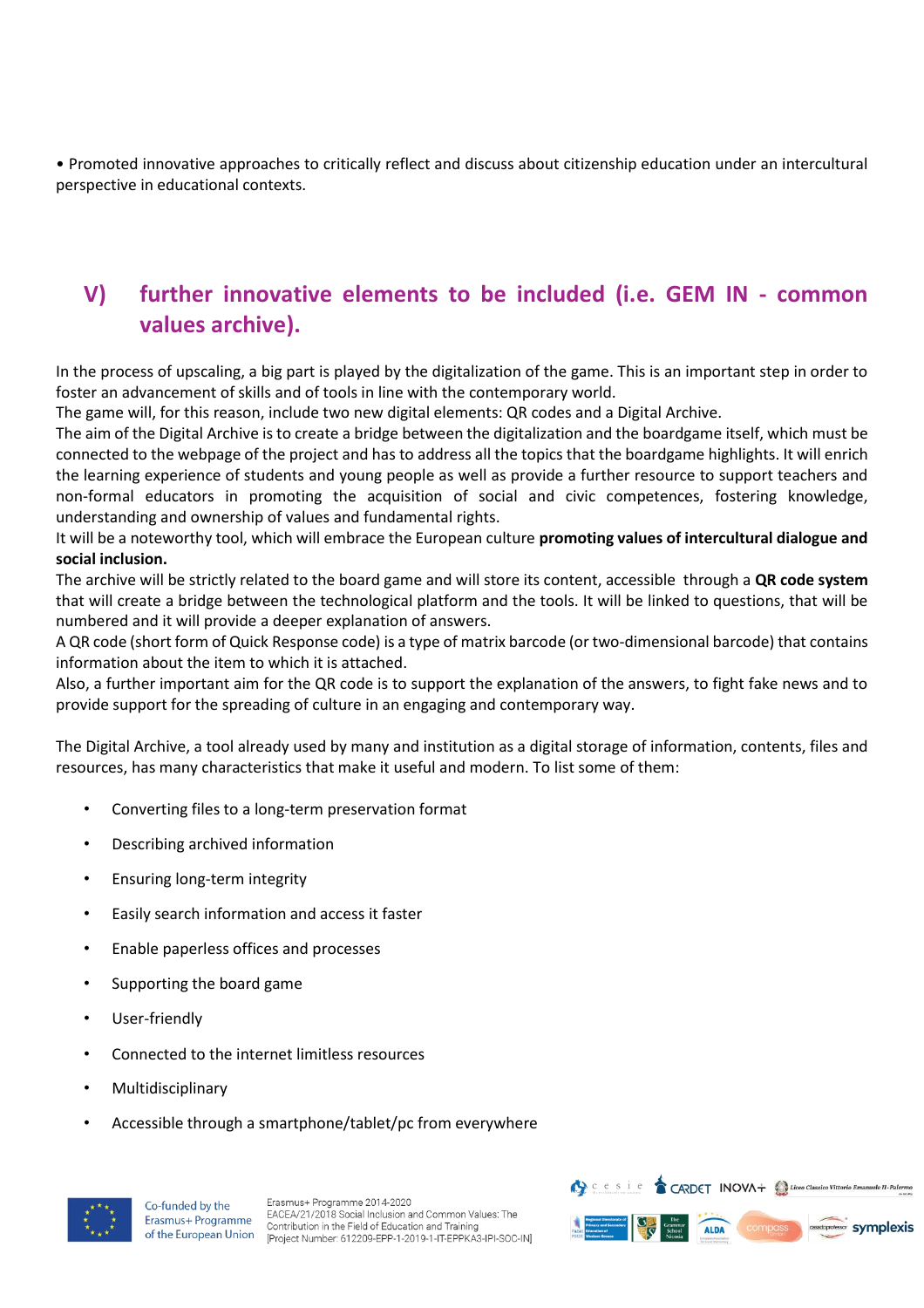To realize it, suggestions will be taken from other important examples already in place, such as: Black Cultural Archive[: https://artsandculture.google.com/project/black-cultural-archives](https://artsandculture.google.com/project/black-cultural-archives) Internet Archive:<https://archive.org/> Biodiversity Library:<https://www.biodiversitylibrary.org/> Uffizi Museum (Florence, Italy):<http://catalogo.uffizi.it/it/1/home> UNESCO collection:<https://digital.archives.unesco.org/en/collection>

The GEM IN consortium believes that this bridge between the classic boardgame and the digital world will be essential for two reasons: it will attract youngsters, since most of them is already digitally proficient users and it will give to educators and teachers a new and eclectic tool to transmit knowledge and support critical and creative thinking in classrooms.



Co-funded by the Erasmus+ Programme of the European Union